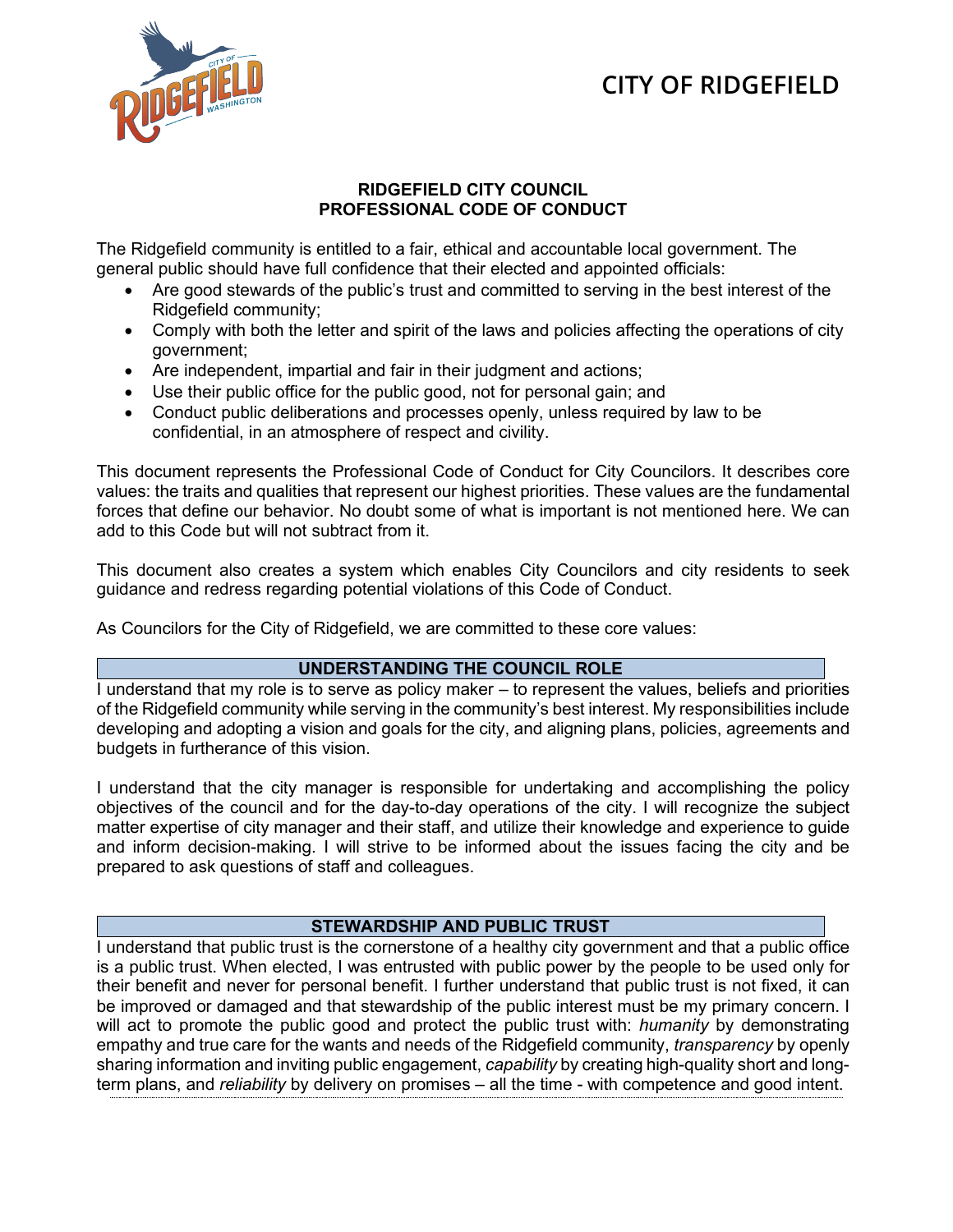

#### **INTEGRITY**

I will strive for integrity in the broadest sense to guide my actions in all decisions and relationships, including those with constituents, employees and other Councilors. I will demonstrate sound moral and ethical principles on a daily basis. I will tell the full truth, keep promises, and will avoid misrepresenting facts. I will do the right thing, even when it is painful or difficult.

To that end:

- Except as required by law, I will not disclose or use privileged, confidential or propriety information obtained in executive session or otherwise in the course of duties.
- I will refrain from creating an appearance of impropriety in my actions and decisions. I will not use my official position to influence council decisions in which I have a material financial interest, an organizational responsibility or personal relationship which may give the appearance of a conflict of interest, or a strong personal bias.
- I will not use my political position to advance private interests.
- I will not use my position or City resources for personal, family, or financial gain.
- I will ensure that the public interest comes first, and that I do not advance my personal interests at the expense of the public.

### **PROFESSIONALISM AND RESPECT**

My professional and personal conduct as a councilmember will be above reproach. I will conduct myself professionally and treat everyone with respect and dignity. Every person who comes in contact with me, including other Councilors, can expect honesty, fair dealing and kindness.

I will refrain from abusive conduct, intimidating or inappropriate behavior, and personal charges or verbal attacks upon the character or motives of others. No amount of authority, status or power can excuse anyone from treating another with rudeness, humiliation or disrespect.

#### **ACCOUNTABILITY AND RESPONSIBILITY**

Personal accountability is the basis of my commitment to the community. I will strive to meet or exceed expectations; accept responsibility for my behavior and disclose the results in a transparent manner. I have the courage to admit mistakes and the limitations of my knowledge and to take responsibility to find solutions.

#### **CREATIVITY AND INITIATIVE**

*I never want to become complacent and accept the status quo just because that's the way things have always been done.* I will approach new situations and challenges with an open mind, continuously look for innovative ways to meet the changing needs of the community, look ahead, think outside of the box and create a positive vision. I will plan imaginatively and strengthen the community's capacity to pursue opportunities for tomorrow's residents and address crises in an effective way.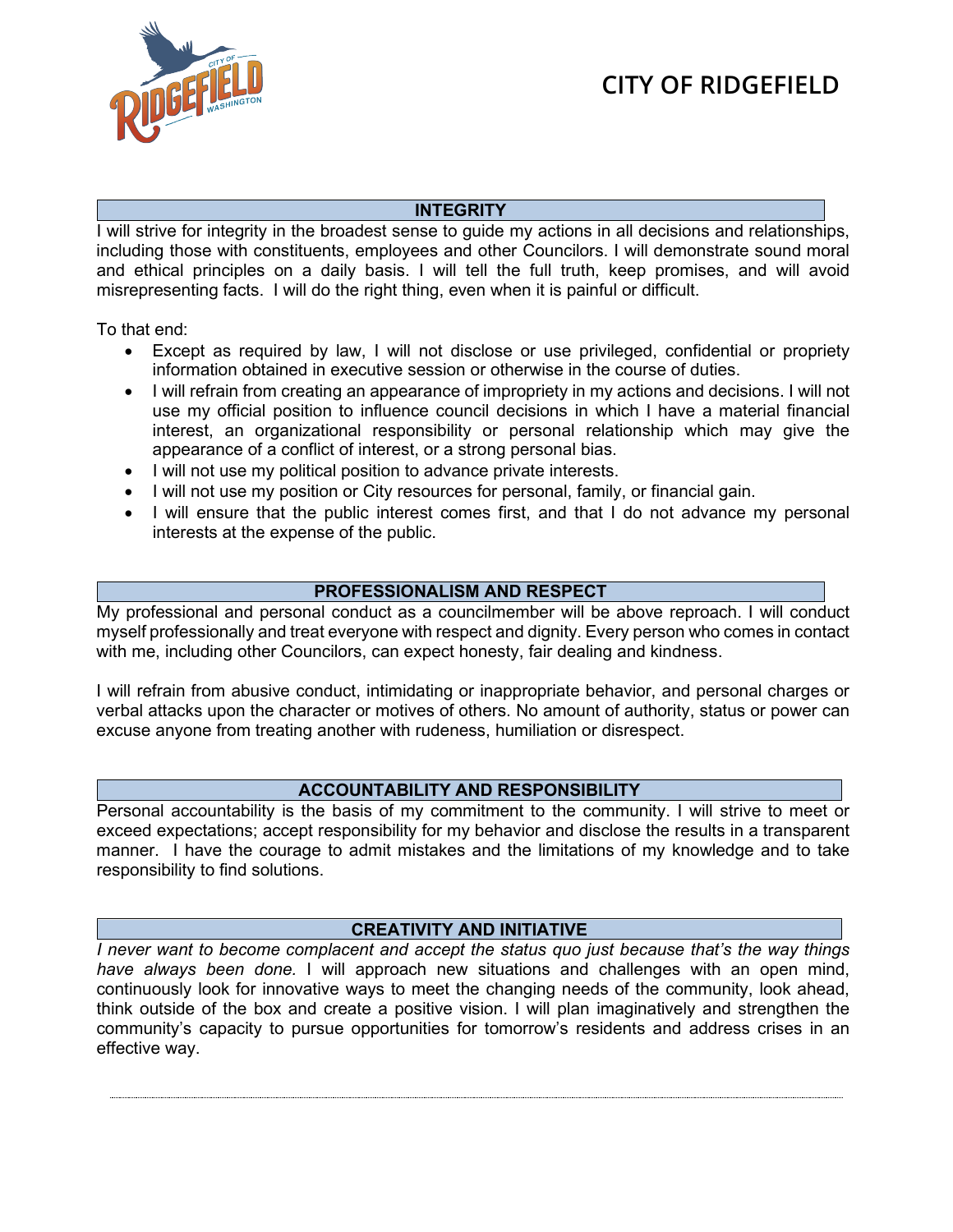

### **COOPERATION AND COLLABORATION**

We are one Council and one city. I will help to develop a sense of team – a partnership with council and the city manager to govern and manage the city. I will demonstrate a willingness to work collaboratively and have a citywide perspective. I will freely join with colleagues and community partners to advance the interests of the community and to create a vibrant city where all people feel safe and welcome.

We depend on each other to build a quality community, create effective solutions and provide stable leadership for Ridgefield community during good and challenging times. Our decisions impact the residents, businesses, community organizations, city partners and others. I will consider those impacts and consequences when making decisions.

When there are differences of opinion and disagreements, I will listen to understand and learn; be open minded and focus on the issue not on the person. Blaming each other is not productive. Different people have different perspectives on issues, and that can be valuable for solving problems and generating new ideas. Being unable to understand why someone holds a viewpoint doesn't mean they are wrong. I will work to balance differing points of view and reach resolutions in a constructive way.

### **LEADERSHIP AND COMMITMENT**

Ridgefield requires leadership marked by commitment to the community, the ability to see the big picture, active participation and the ability to speak with one voice.

I will actively demonstrate my commitment to Ridgefield by knowing the community inside and out, empowering community members to share their perspectives, being approachable and helpful for constituents; being accessible to my colleagues; being present and involved in community meetings and activities; and building my own knowledge, leadership and governance skills.

I will lead with thoughtful consideration of all opinions and information, and have the courage to make tough decisions. I will support the decisions of Council to represent alignment, cohesiveness and a stable, unified voice. I will represent that stated opinions are my own and do not represent those of Council unless Council has voted and passed an ordinance, resolution or motion that supports the opinion.

#### **EFFECTIVE MEETINGS**

Effective open public meetings are central to democratic decision-making. I will prepare in advance to assure meetings are organized, questions and discussions are focused, and good decisions can be made. I will adhere to meeting protocols and processes. I will honor the public's participation and use public meetings for information sharing and decision-making. I will be respectful of other Councilors, the public and everyone's time.

#### **VIOLATIONS**

Any person who has information that a Councilmember may have violated the Code of Conduct shall provide that information in writing to the City Council and the City Manager. The written